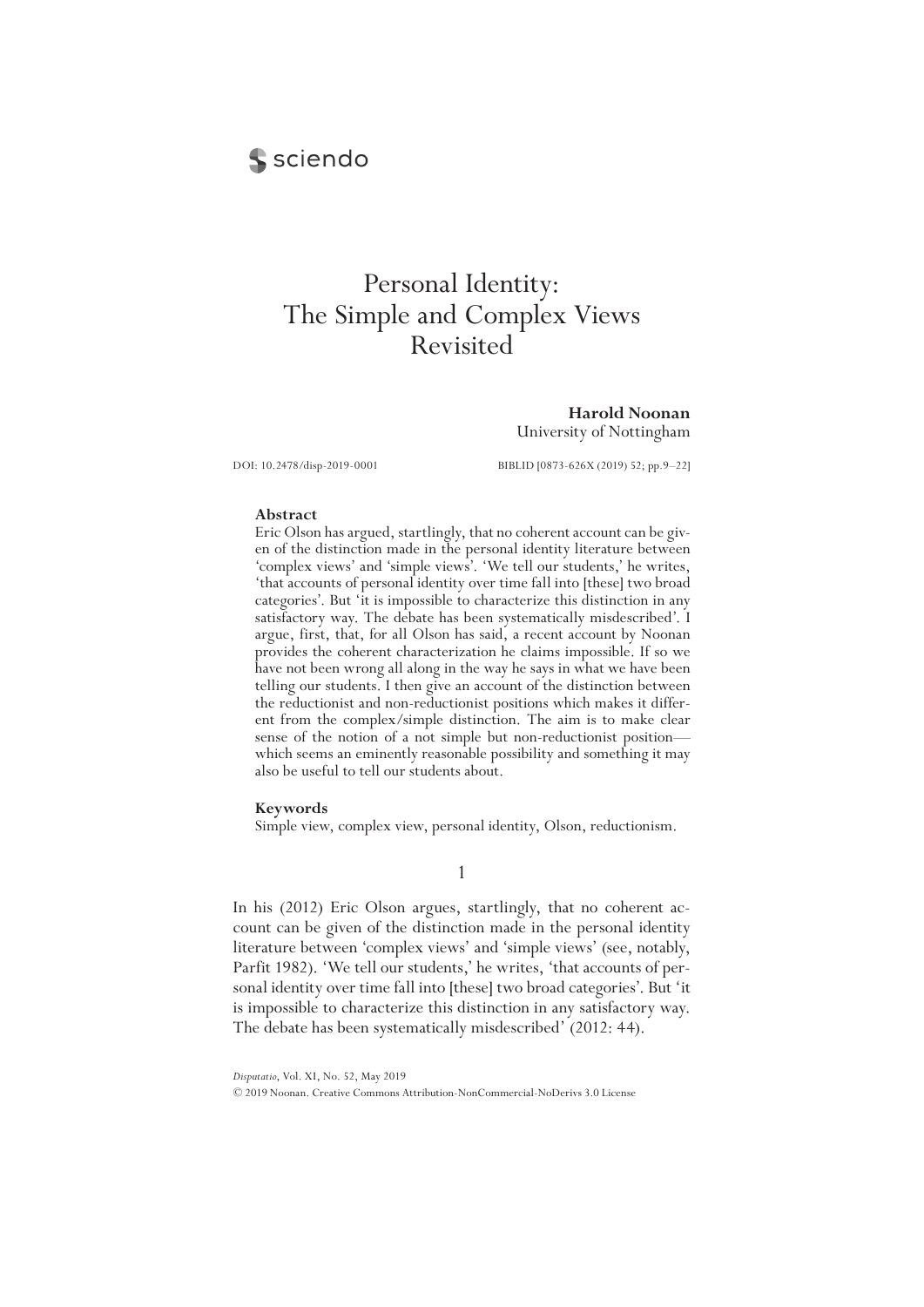In the course of his search for the simple view one of the many accounts Olson argues against is the recent proposal of Noonan in his (2011) (see also Noonan 2012 and Curtis and Noonan 2015). I think that his argument against this proposal is mistaken. My first aim in what follows is to identify the flaw in Olson's criticism of Noonan. If I am right it remains a possibility that Noonan has provided the coherent account of the simple/complex distinction Olson denies to be possible. If so we have not been wrong all along in the way he suggests in what we have been telling our students.

My second main aim in what follows is to use resources from Noonan not utilised by him to give a sense to the non-reductionist/ reductionist distinction which makes it different from the simple/ complex distinction. The motivation for doing so is to accommodate the possibility of what seems the eminently reasonable position that there are substantial necessary conditions of personal identity over time, but no informative sufficient condition. For example, some might hold that memory or continuity of memory is necessary for personal identity, pace the prominent simple theorists Swinburne (2012) and Chisholm (1969). But they might also think, with Butler, that memory presupposes personal identity and so cannot provide an informative sufficient condition. Moreover, they might deny that *any* non-personal-identity presupposing notion, like Shoemaker's (1984) quasi-memory, can be employed to give an informative sufficient condition. It is tempting to deny that such a position is simple, since it rules out possibilities Swinburne and Chisholm make it central to their position to insist on, but at the same time to say that it is non-reductionist, since it also rules out the possibility of defining personal identity in other terms in the way Shoemaker thinks possible. My second aim is thus to make clear sense of the notion of such a not simple but non-reductionist position—which is also something I think it may be useful to teach our students.

2

As noted the 'simple' versus 'complex' terminology was introduced by Parfit (1982) to classify historical positions and to explain a significant difference between contemporary philosophers. On the historical issue, Parfit mentions Locke (1694/1961) and Hume (1739)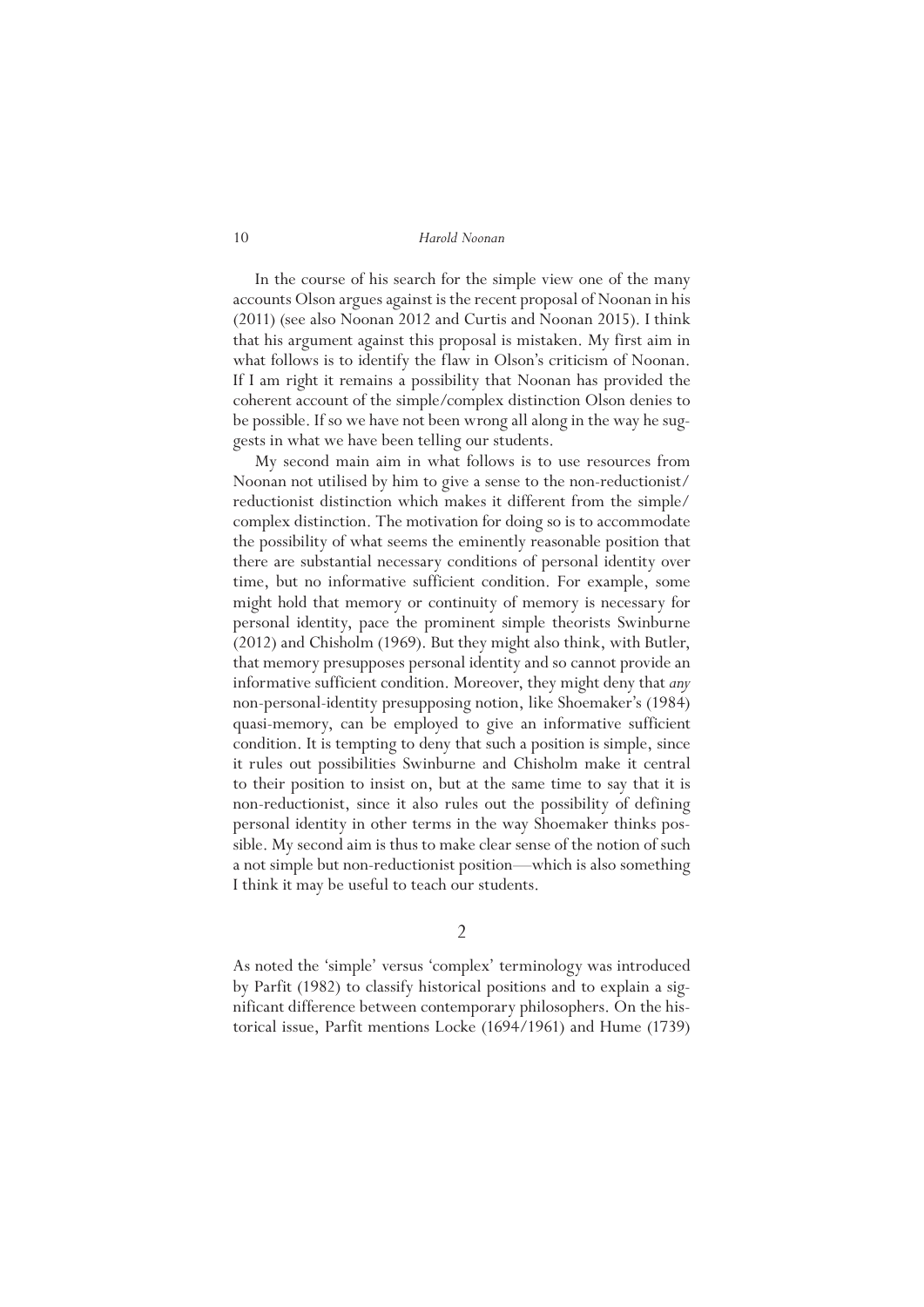as defenders of the complex view (henceforth, complex theorists)); Reid (1785/1941) and Butler (1736) as simple theorists. As regards recent philosophy, standardly Chisholm (1969) and Swinburne are also classified as simple theorists. Madell (1981) is another. Shoemaker (2012) and Parfit himself are self-declared complex theorists, whilst Lewis (1976) also belongs in this group.

The most important difference between Butler and Reid on the one hand and Locke and Hume on the other is that the former emphasize the distinction between personal identity over time and the identity over time of other things—artefacts, plants and animals whereas the latter downplay this.

Specifically, Butler (1736) and Reid (1941) say that personal identity over time is identity in a 'strict and philosophical sense' or 'perfect identity', but they consider the 'identity' over time of other things—whether natural or artificial, as 'imperfect' identity only, or as identity only in a 'loose and popular' manner of speaking; something which, as Reid puts it, we call identity only for 'conveniency of speech'.

It goes with the conception of personal identity that Butler and Reid have that questions of personal identity must have 'Yes' or 'No' answers, knowable or not, and are never a matter for a verbal decision, unlike the identity over time of artefacts, plants and animals.

Locke and Hume, by contrast, play down the distinction between personal identity and the identity of other things. They do not say that it is more 'perfect' or 'strict and philosophical' than the identity of anything else. In fact, Locke makes the analogy between personal identity and the identity of plants central to his account: as sameness of life makes for identity in the case of plants so sameness of consciousness makes for identity in the case of persons. Hume insists that the identity we ascribe to 'the mind of man' is of a *like kind* with that which we ascribe to vegetable and animal bodies.

But how is the distinction between the simple and complex views to be made clear?

Parfit attempts to capture the distinction by suggesting that a simple theorist holds that the fact of personal identity is a 'further fact' not 'consisting' in the holding of any 'other more particular facts' which can be 'described impersonally' (1982: 227; 1984: 210), whereas this is denied by the complex theorist.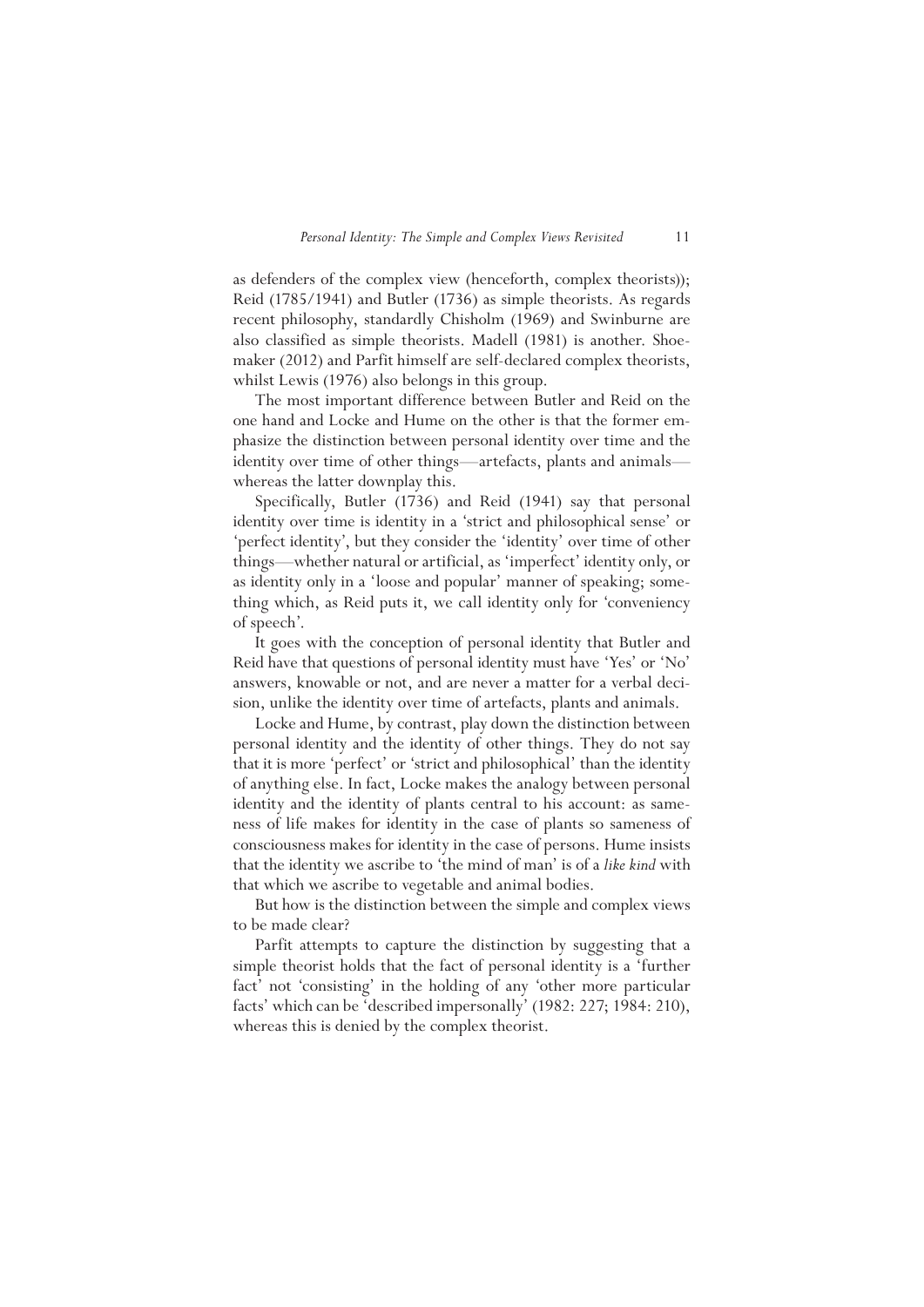But Parfit's explanation has not been found luminous. One criticism of it is just that identity can never consist in other, more particular facts: the identity of a thing with itself cannot consist in anything else, and the identity of a thing with something other than itself can never consist in anything at all, since nothing is identical with anything else. Suggestive though Parfit's words are, we need a more illuminating account of the distinction between the complex and simple views. Various authors have attempted to provide the required account. Olson's purpose is to argue that none of them have succeeded, including Noonan. It is his criticism of Noonan's account I challenge.

3

Noonan (2011) starts from the Lewisean thought (1986: 192-3) that there are no problems about identity, and, in particular, no problems about identity over time: 'We *do* state … genuine problems in terms of identity. But we *needn't* state them so. Therefore, they are not problems about identity.' Consider any putative problem about whether a thing *x* is identical with a thing *y*. There are exactly two possibilities (i) *x* is *y* or (ii) *x* is not *y*. In case (i) the putative problem is about the conditions under which a thing is identical with itself. But there cannot be such a problem because it is a conceptual truth that everything is identical with itself. In case (ii) the putative problem is about the conditions under which a thing is identical with something else. But a thing cannot be identical with something else, so there is no such problem. Hence, Lewis endorses the No Identity Problems Thesis (NIP).

(NIP) There can be no problems about the conditions under which something *x* is identical with something *y*.

The NIP thesis applies to putative problems about the conditions under which a persisting thing of kind *K* at a time *t* is identical with a persisting thing of kind *K* at another time *t\**. So there can be no such problem.

However, we do ask questions that are apparently about the conditions of identity over time of persisting things. For example, we do ask: under what conditions can a restaurant or river or person *x*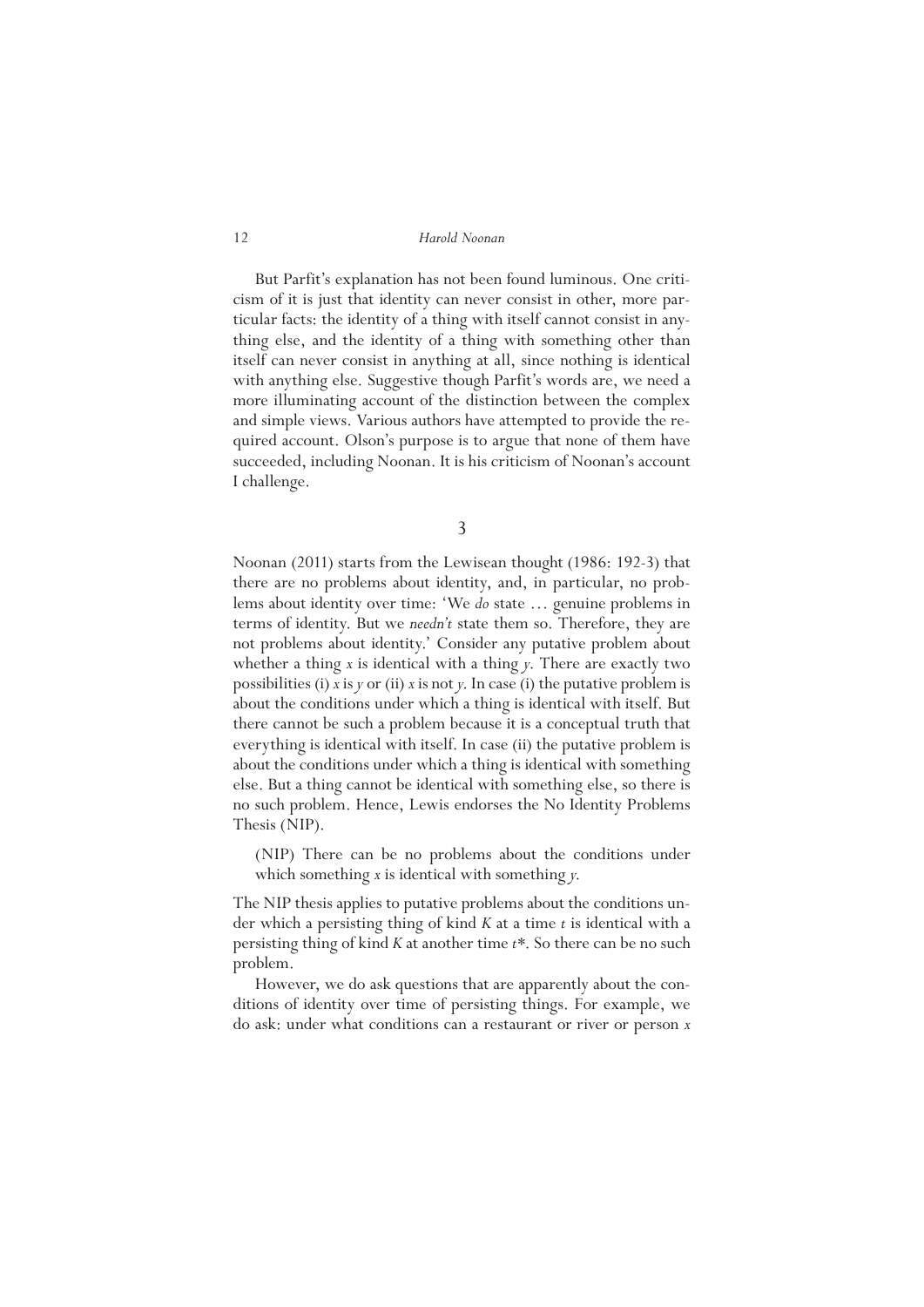at one time be identical with a restaurant or river or person *y* at another. Noonan's thought is that, in accordance with Lewis's insight, such questions need to be rephrased to capture the sense they have.

Specifically, he thinks, the question about persons can be rephrased as:

P1: What relations R satisfy the schema 'Necessarily, if *x* is a person then if *x* exists at *t* and *t\** then R*xtt\**'?

This question does not ask for conditions of identity, it asks for conditions of personhood. Specifying a relation satisfying the P1 schema (for example, it may be suggested, '*x* has the same body at *t* and *t\**' or 'if *t* is later than *t\* x*'s psychological state at *t* is causally dependent on *x*'s psychological state at *t\**') gives us a sentence expressing a constraint on how a person can vary across time, a sentence that tells us that a person cannot survive certain changes.

Now Noonan notes three kinds of relation satisfying the P1 schema.

First are relations that *trivially* satisfy the P1 schema, relations that are *logically* entailed by '*x* is a person, *x* exists at *t* and *x* exists at *t*\*', e.g., if *t* is not *t*\* there are two times at which *x* exists.

Second are relations *redundantly* satisfying the P1 schema. These are relations that are entailed by the totality of *synchronic* constraints on being a person. The P1 schema is diachronic. Its instances tell us what it is to be a person over time, but they do not tell us anything about what it is to be a person at a time. There will, however, be constraints on what it is to be a person at a time, given by answering the question:

SP: Which properties P satisfy the schema 'Necessarily, if *x* is a person then if *x* exists at *t*, *x* has P at *t*'?

in which 'P' represents a property of *x* that says nothing about any other times than *t*.

For example, it may be said that if a person exists at a time the person must be actively engaged in thought at the time (a position Locke ascribed to Descartes), or that if a person exists at a time the person must have some shape and size at that time (a materialist position).

The third kind of relation Noonan notes is one that is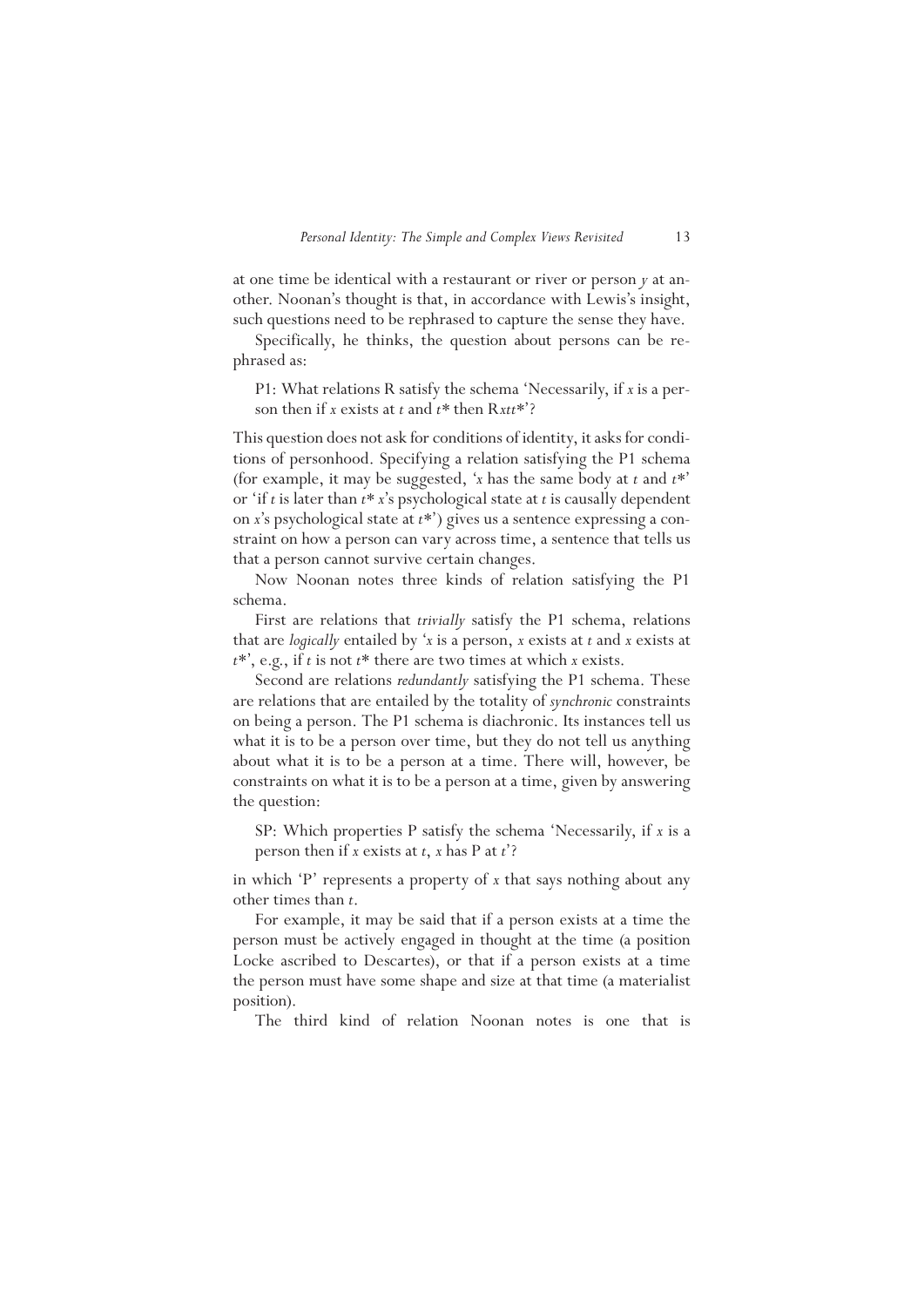*identity-involving*. A relation is identity-involving just in case its holding between a person at one time *t* and another *t\** requires that something *other than* a person exists both at *t* and *t\** (for example, *having the same brain* is identity-involving if brains are not persons).

Using these notions Noonan (2011) gives his account of the distinction between the simple and complex views. The complex view is that there is a (at least one) non-trivial, non-redundant, non-identity-involving diachronic constraint on personhood (for example, causal dependence of later psychological states on earlier ones). The simple view is that all diachronic constraints are trivial, redundant or identity-involving.<sup>1</sup>

It may be wondered why Noonan does not rest with characterizing the complex view just as the view that there is a non-trivial, non-redundant diachronic constraint on personhood. Why does he insist on the lengthier characterization, i.e., the one involving the non-identity constraint? He explains that he thinks the shorter characterization inadequate since one version of the simple view is that, although persons are not souls (because persons have material parts as well), the identity of a person is constituted by the identity of his soul—you go where your soul goes (Swinburne 1984). According to this position there is a non-trivial, non-redundant constraint on personhood: if *x* is a person who exists at *t* and *t\** then *x* has the same soul at these times. Nevertheless, the position that personal identity is constituted by soul identity (if nothing more can be said about soul identity (Swinburne 2012), that is, if persistence of soul does not entail any non-identity-involving, non-trivial, non-redundant constraint on personhood) should surely, Noonan says, be thought

<sup>1</sup> Noonan (2011) adds in a footnote (fn. 2) 'More precisely, the simple view is that the concept of a person is the concept of a sort of persisting object which is not governed by non-trivial, non-redundant, non-identity-involving diachronic constraints. … the complex view [is the view] that the concept of a person is the concept of a sort of persisting object which is governed by such constraints'. So, views according to which the concept of a person is not a sortal concept, e.g., animalism, according to which it is a functional concept, like Olson's concept of a locomotor (Olson 1997), are neither simple nor complex. Insofar as we have not been drawing our students' attention to the possibility of such views (as Noonan (2003: 8) in fact does) then we *have* been misleading them. But it does not follow that no coherent account of the simple/complex division can be given, which is the charge by Olson I am challenging.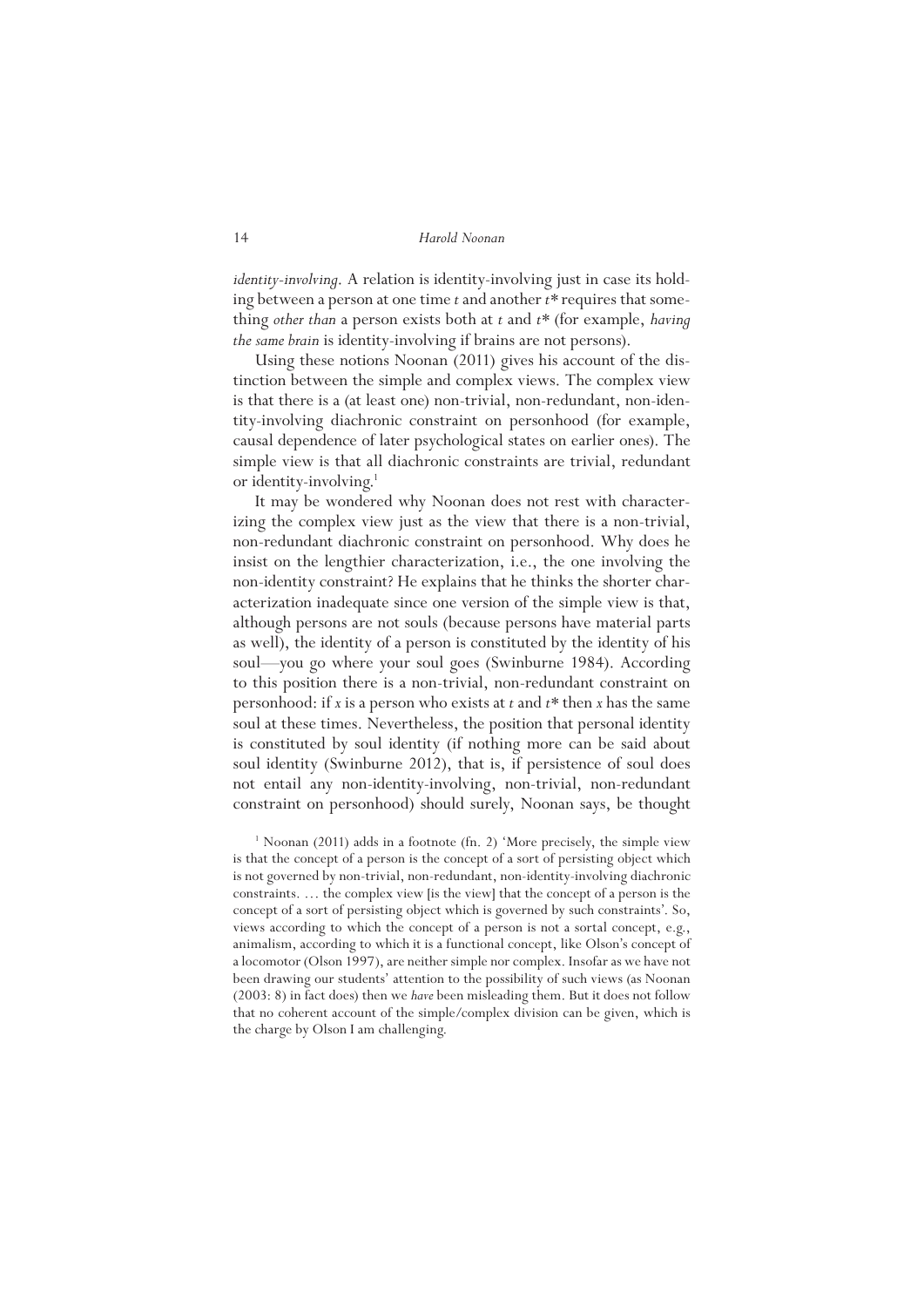of as an instance of the simple view of diachronic personal identity. A position according to which the *only* non-trivial, non-redundant diachronic constraints on personhood are identity-involving ones (as is the case on Swinburne's view) cannot be thought of as an instance of the complex view. So the longer characterization of this view is needed.2

4

Olson's objection (2012: 57) is:

... Noonan's proposal makes the simple view so strong that no one actually holds it. No philosopher I know of would accept that a person could be wholly material at one time and wholly immaterial at another. If you are now made up entirely of matter, then no being that is not made up even partly of matter at some other time can be you. Likewise, if you are wholly immaterial now ... then you could not come to be made up entirely of matter. This is not a synchronic condition for personal identity: it does not follow from what it is to be a person, even a human person, at a particular moment. From the proposition that *x*  is a human person at *t*, it does not follow either that *x* is material at *t* or that *x* is immaterial at *t*, never mind that *x* is material or immaterial at any other time.... Nor is the condition trivial or identity-involving. If so Noonan's proposal implies that you hold a simple view only if you reject this condition; only if you think that it *is* possible for one of us to change from being material to being wholly immaterial or vice versa. But every supposed advocate of the simple view accepts the condition.

What is wrong with this argument is the statement: 'From the proposition that *x* is a human person at *t* it does not follow either that *x*  is material or that *x* is immaterial'. This asserts that it is possible

<sup>&</sup>lt;sup>2</sup> What if someone were to propose a four-dimensionalist (perdurantist) version of Swinburne's view, according to which personal identity consists in soul identity, but soul identity requires a relation between 'soul-stages'? If the relevant relation is such that its obtaining between the stage of a person *x*'s soul at t and the stage of his soul at t\* ensures the satisfaction by person *x* of a non-trivial, nonredundant, non-identity-involving constraint on personhood, this theory would be a version of the complex view. Such a position would, however, be repugnant to Swinburne, and is held, as far as I know, by no one. (Thanks to Penelope Mackie for raising this issue.)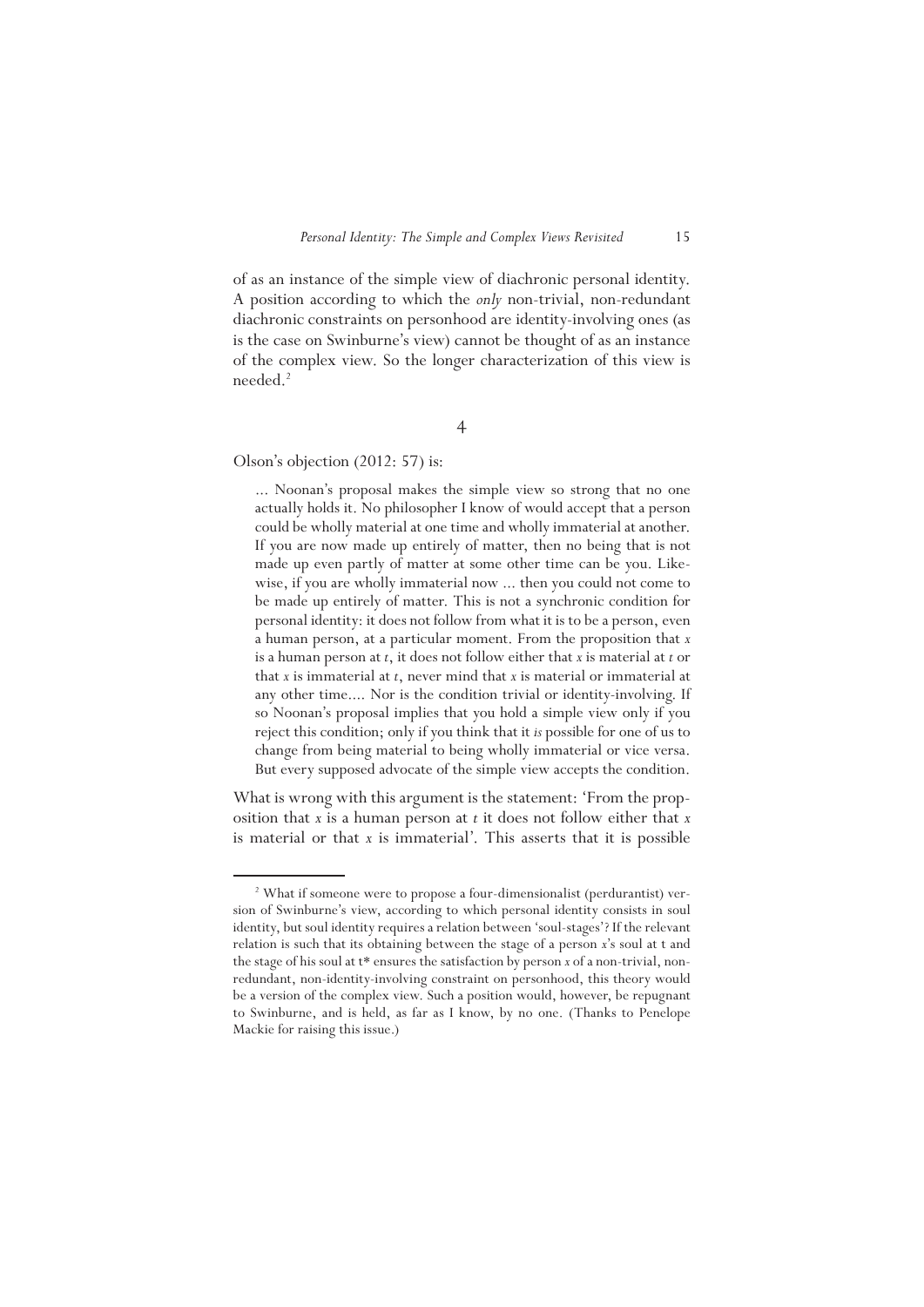for there to be wholly material persons and possible for there to be wholly immaterial persons. However, many materialists will in fact deny the possibility of wholly immaterial persons and many dualists will in fact deny the possibility of wholly material persons.<sup>3</sup> But a theorist will be at risk on Noonan's proposal of being classified as a complex theorist on the basis of Olson's argument only if he accepts both the possibility of wholly immaterial persons and the possibility of wholly material persons. So many materialists and more importantly (since materialists will most likely be complex theorists anyway) many dualists will in fact not be at risk of being classified as complex theorists on this basis since though they will accept that no person can be wholly material at one time and wholly immaterial at another, they will regard this as, in Noonan's language, a redundant diachronic constraint, one entailed by the synchronic constraints on personhood. Hence Olson has not shown that Noonan's proposal makes 'the simple view so strong that no one actually holds it'. For all his argument shows many dualists may in fact hold it.

Of course, according to Noonan's proposal a simple theorist must allow possibilities that many, perhaps most, philosophers, including perhaps most dualists, will reject. A theorist whose position is an instance of the simple view must allow the possibility of a person whose history satisfies no non-trivial, non-redundant, non-identityinvolving constraint. But this is no objection to Noonan because that is how the simple view is standardly understood.

Thus Madell, a proponent of the simple view, writes (1981: 107):

[W]hat unites the experiences [of a person] is that they belong, unanalyzably, to the one mind and ... their doing so is compatible with the absence of objective connection between them.

Chisholm (1969: 138), another simple theorist, says that my future

<sup>&</sup>lt;sup>3</sup> But some materialists may be functionalists who think that in actual fact all mental states are functionally realized in wholly material states (so in this sense are materialists) but also think that in other possible worlds some are functionally realized in wholly immaterial states, and some dualists may be functionalists who think that in actual fact all mental states are functionally realized in wholly immaterial states but in other possible worlds some are functionally realized in wholly material states (see Shoemaker 1984: Chapters 7 and 13, he calls functionalists of this kind 'minimal' dualists).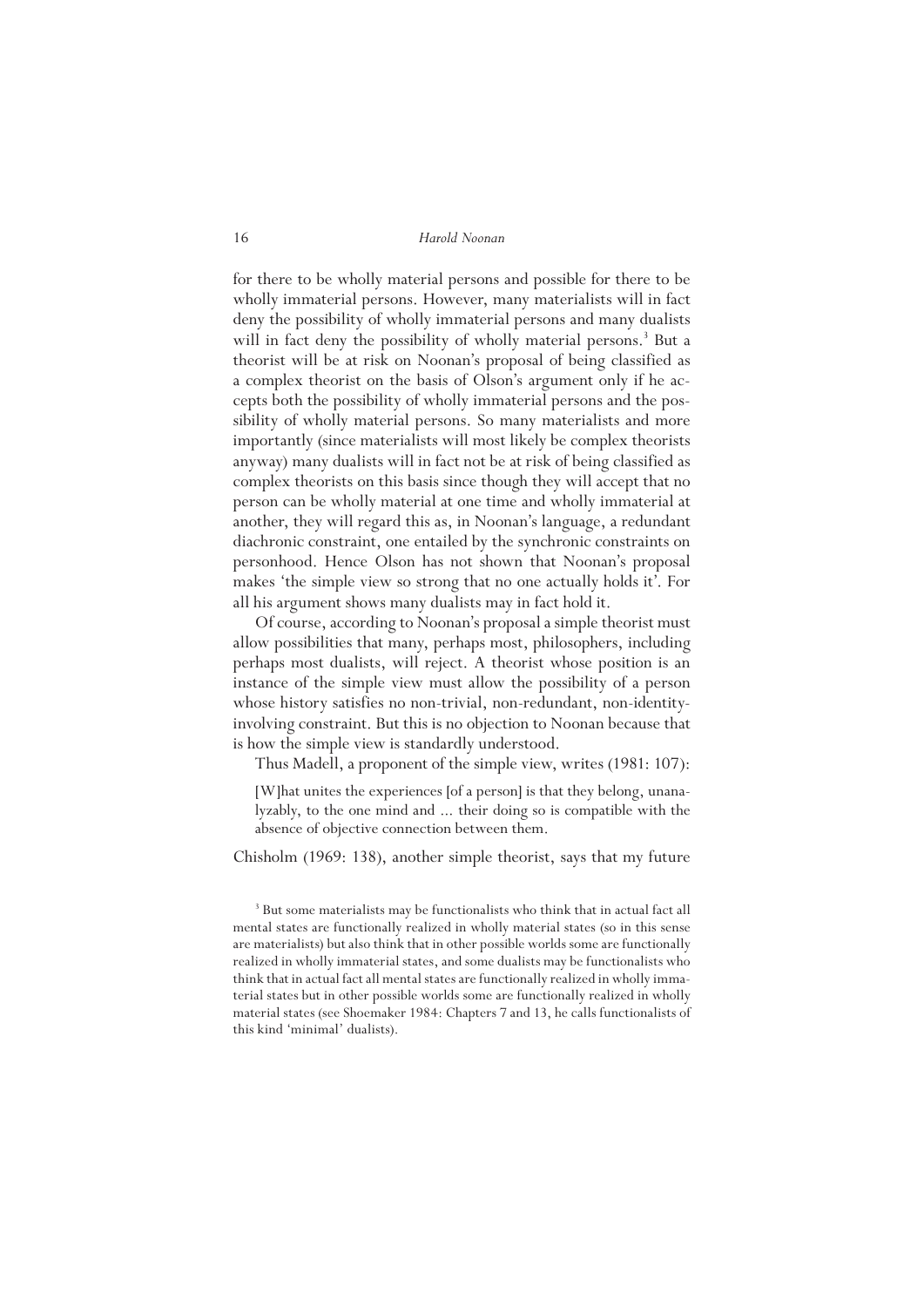experiences need not be linked 'by any of our present criteria of personal identity to my present self'.

Swinburne (2012: 105) has recently expressed the simple view as follows:

On the simple view, a person  $P_2$  at a time  $t_2$  can be the same person as a person  $P_1$  at a time  $t_i$  whatever the physical or mental properties and whatever the body possessed by each person.  $P_2$  at  $t_2$  may not remember anything done or experienced by  $P_1$  at  $t_1$  or earlier and may have an entirely different character and totally different body (including brain) ... continuities of the kind mentioned are not necessary for personal identity.<sup>4</sup>

Finally, Shoemaker (2012:129) says that a simple theorist must acknowledge the possibility of a 'series of property-instances that is the career of a persisting person though there are no causal relations and no relations of counterfactual dependence between successive members', since 'the diachronic unity relation cannot be simple and unanalyzable if its obtaining requires spatio-temporal continuity or causal connectedness'.

I conclude that it remains open, for all Olson has said, that Noonan has given a successful account of the simple/complex distinction and that we have not been systematically misdescribing the debate to our students in the way he suggests.

### 5

I now turn to the account of the non-reductionist/reductionist distinction.

There seems the possibility of a position according to which there are substantial necessary conditions on personal identity over time,

4 Harking back to Olson's argument against Noonan, perhaps Madell would even allow (or his words may imply, whatever he intends) the possibility of a person's being wholly immaterial at one time and wholly material at another, so that he would not accept the impossibility of such a transformation even as a redundant diachronic constraint. But I doubt that Chisholm and Swinburne would agree—they would simply say that there could not be *both* wholly immaterial persons *and* wholly material persons (in fact, Swinburne has a proof that every person must have an immaterial part (Shoemaker and Swinburne 1984: 16)), so that while the constraint exists it is redundant.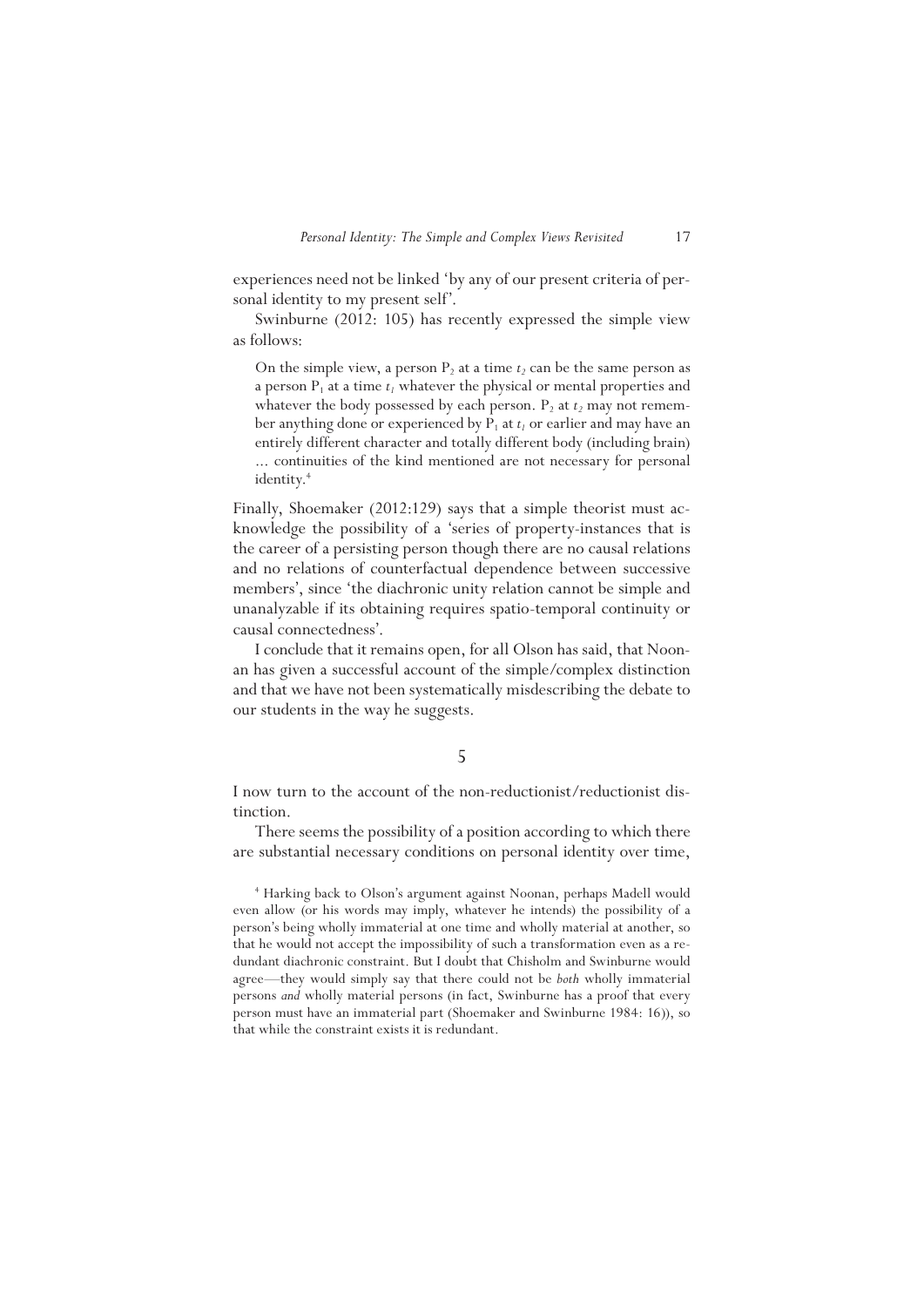but no informative sufficient condition can be given. For example, someone might hold that memory or, at least, continuity of memory, is necessary for personal identity. But he might insist, with Butler, that memory presupposes personal identity so that an informative sufficient condition cannot be given in terms of it. Moreover, he might deny that any other informative sufficient condition can be given. On the account Noonan gives someone holding this position would count as a complex theorist, but this position is clearly intermediate between the simple view of Chisholm and Swinburne and the reductionist position Shoemaker embraces. It is tempting to describe this position as that of a complex theorist who is not a reductionist. The aim of this section is to use resources from Noonan to give clear sense to this description.

To put it roughly for the moment, it may be said that a reductionist must not only hold, with the complex theorist, that (a) there are non-trivial, non-redundant, non-identity-involving diachronic constraints (necessary conditions) on personhood but also hold that (b) the totality of such constraints constitutes a *sufficient* condition of personal persistence.

To put this thought more exactly let us begin with another question which is apparently about the conditions of personal identity over time. Then we can look at the way Noonan tries to reformulate it so as to reveal it as really a question about conditions of personhood.

We can ask not only: under what conditions *can* a person existing at one time be identical with one existing at another, but also: under what conditions is it *guaranteed* that a person existing at one time is identical with one existing at another? Noonan and Curtis (in Noonan 2012 and Curtis and Noonan 2015) suggest reformulating this question as: Which relations satisfy the following schema 'Necessarily, if *x* is a person then if *Rxtt\* x* exists at *t* and *t\**'? I suggest that it is better captured by the following:

P2: Which relations R satisfy 'Necessarily, if *x* is a person then [if *x* exists at *t* then  $\{$ if *y* is a person and exists at *t*\* and  $R$ *xtyt*\*  $x=y\}$ ]?

This question, like P1, is one about the conditions of personhood. Appealing to it we can give an account of reductionism.

P2 can be contrasted with P2-minus (so-called because it omits the first antecedent of the P2 schema):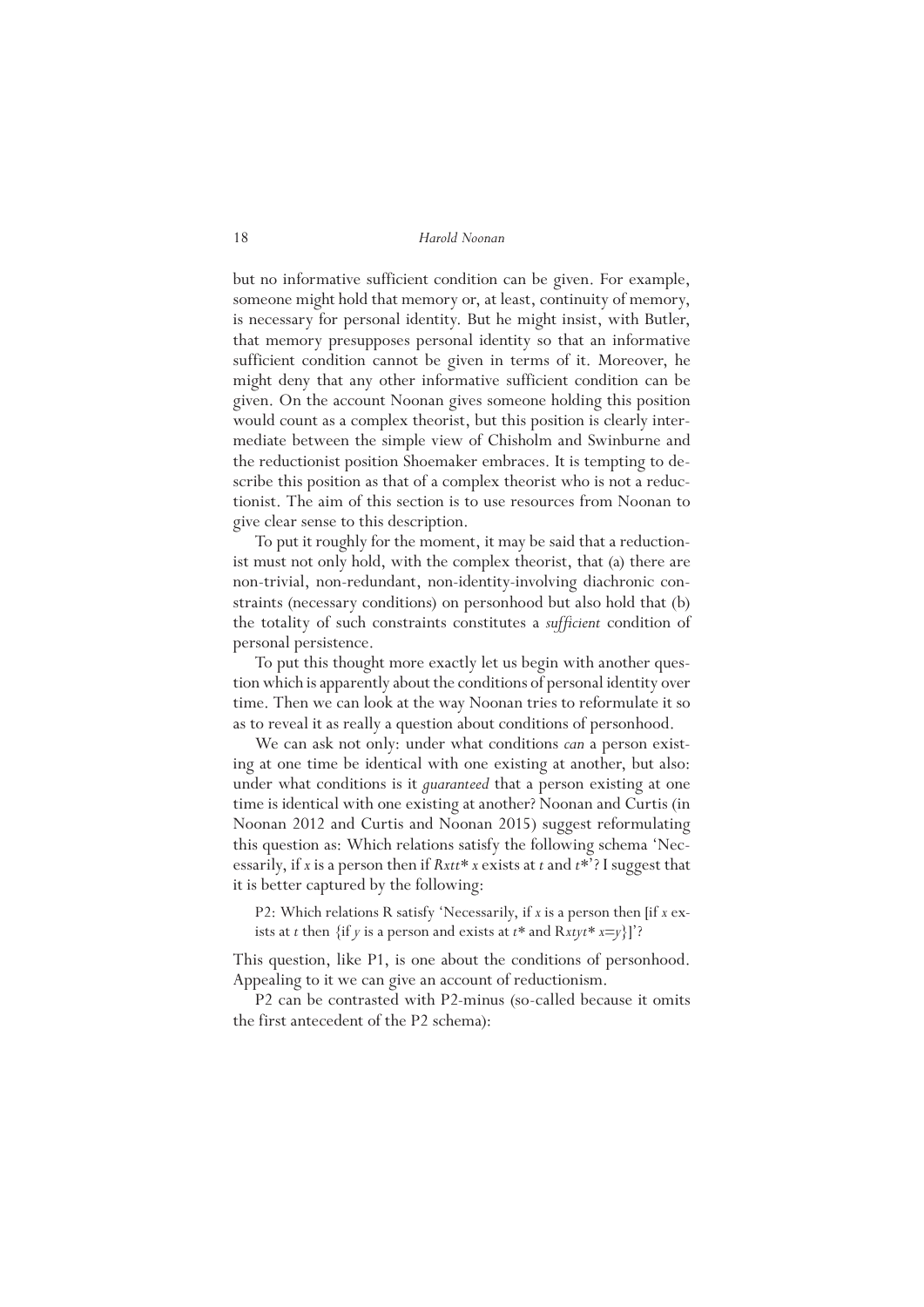P2-minus: Which relations R satisfy 'Necessarily, if *x* exists at *t* then {if *y* is a person and exists at *t\** and R*xtyt\* x*=*y*}'?

If a relation R satisfies the P2 schema and also the P2-minus schema the sentence resulting from the schema in question P2 tells us nothing about persons in particular that distinguishes them from other sorts of thing. Let us say that when a relation satisfies the schema in P2 but not the schema in P2-minus, so that *it is not possible that a person* is a counter-example to the sentence resulting from the P2-minus schema, but it is possible that some things of some *other sorts* are, the relation gives a sortally specific preservation condition for persons.

Now we can offer an account of reductionism. Reductionism is the view that (a) there are non-trivial, non-redundant, non-identityinvolving diachronic constraints on personhood and also (b) there is a sortally specific preservation condition for persons. Non-reductionism is view that there are not.

Most complex theorists are reductionists. As noted, Shoemaker is an example. He not only holds that a series of property-instances that is the career of a persisting person must have causal relations and relations of counterfactual dependence between successive members, he also holds that 'there is something which constitutes' the persistence of persons, that is, that there is a *sufficient* condition for a series of events being the career of a persisting person as well as a necessary condition (2012:129).

*Perhaps* Baker (2012) is an exception. Her 'not so-simple' simple view may be, in my terms, a non-reductionist instance of the complex view, or, as we might put it, a not-so-complex complex view. She writes 'On the one hand, I am not a reductionist about persons: I do not believe that personhood can be understood in sub-personal or non-personal terms, and hence I do not believe that there are noncircular *informative* necessary and sufficient conditions for a person identified at one time to be the same person as a person identified at a different time' (2012: 180). She goes on 'a person is a being with a first-person perspective essentially ... a person persists when and only when her first-person perspective is exemplified' (2012: 182). She adds, 'this condition for personal identity over time is not informative inasmuch as reference to the person is made in the explicans. Hence, this is a simple view. However, there is a necessary condition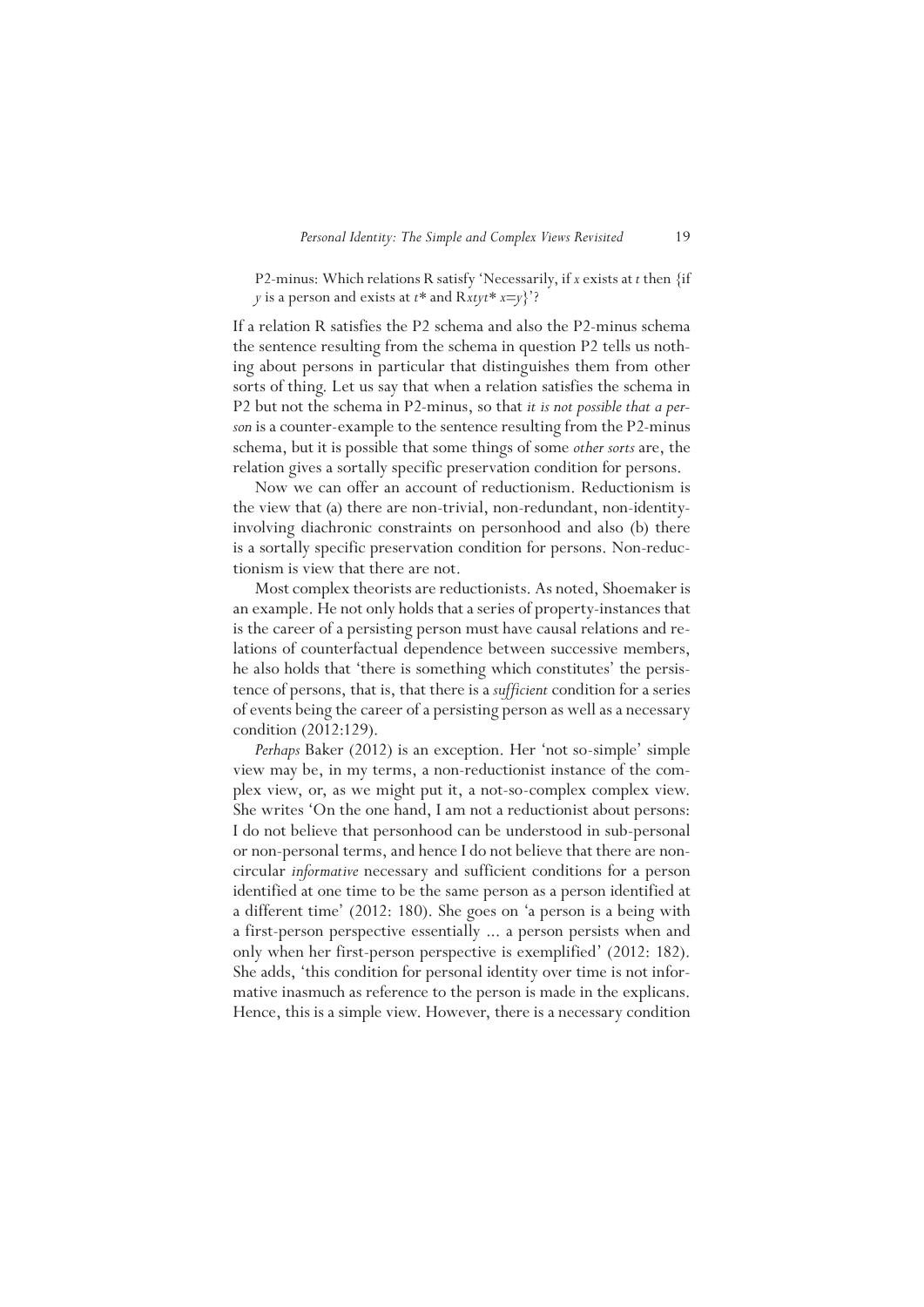for exemplifying a robust first-person perspective'. She thus appears not to think that there is an informative *sufficient* condition of personal persistence. In fact she states in a footnote that she thinks her position is close to what Noonan calls (in his 2003: 97) the 'unoccupied position', which is actually the position of someone who is, in present terms, a non-reductionist complex theorist.<sup>5</sup>

I want to end with a brief discussion of the relation between reductionism and perdurantism and distinguish two versions of perdurantist reductionism, the Lewisean and the Parfitian.

Some reductionists reject perdurantism, the position that persons and other persisting things have temporal parts. Shoemaker (2012: 133) clearly does. 'There is no need,' he writes, 'to equate personstages … with "time slices" of persons—one can think of a personstage as just the total state of a person at a time. A state of a thing is not a part of it, and the fact that a series of person-stages has temporal parts does not imply that persons have temporal parts'.

Some reductionists are perdurantists. This was, of course, true of Lewis, the great defender of perdurantism, and also Parfit. Perdurantist reductionism is a step towards a Humean 'bundle theory', according to which persons are bundles of causally related 'perceptions', that is, mental occurrences. But there is still a gap, as Lewis (1983: 77) in effect emphasizes: 'When I say that persons are maximal R-interrelated aggregates of person-stages I do *not* claim to be reducing "constructs" to "more basic" entities.... Similarly, I think it is an informative necessary truth that trains are maximal aggregates of cars interrelated by the ancestral of the relation of being coupled together.... But I do not think of this as a reduction to the basic'. Elsewhere he explains what he means by a person-stage: 'a personstage is a physical object, just as a person is.... It does many of the same things that a person does: it talks and walks and thinks, it has beliefs and desires, it has a size and shape and location. It even has a temporal duration. But only a brief one.... Hence a stage cannot do everything that a person can do, for it cannot do those things a person does over a longish interval' (1983: 76). As Lewis here

<sup>&</sup>lt;sup>5</sup> Noonan describes the unoccupied position thus: 'there are informatively specifiable *necessary* conditions of personal identity over time, but no informatively specifiable *sufficient* conditions' (his italics).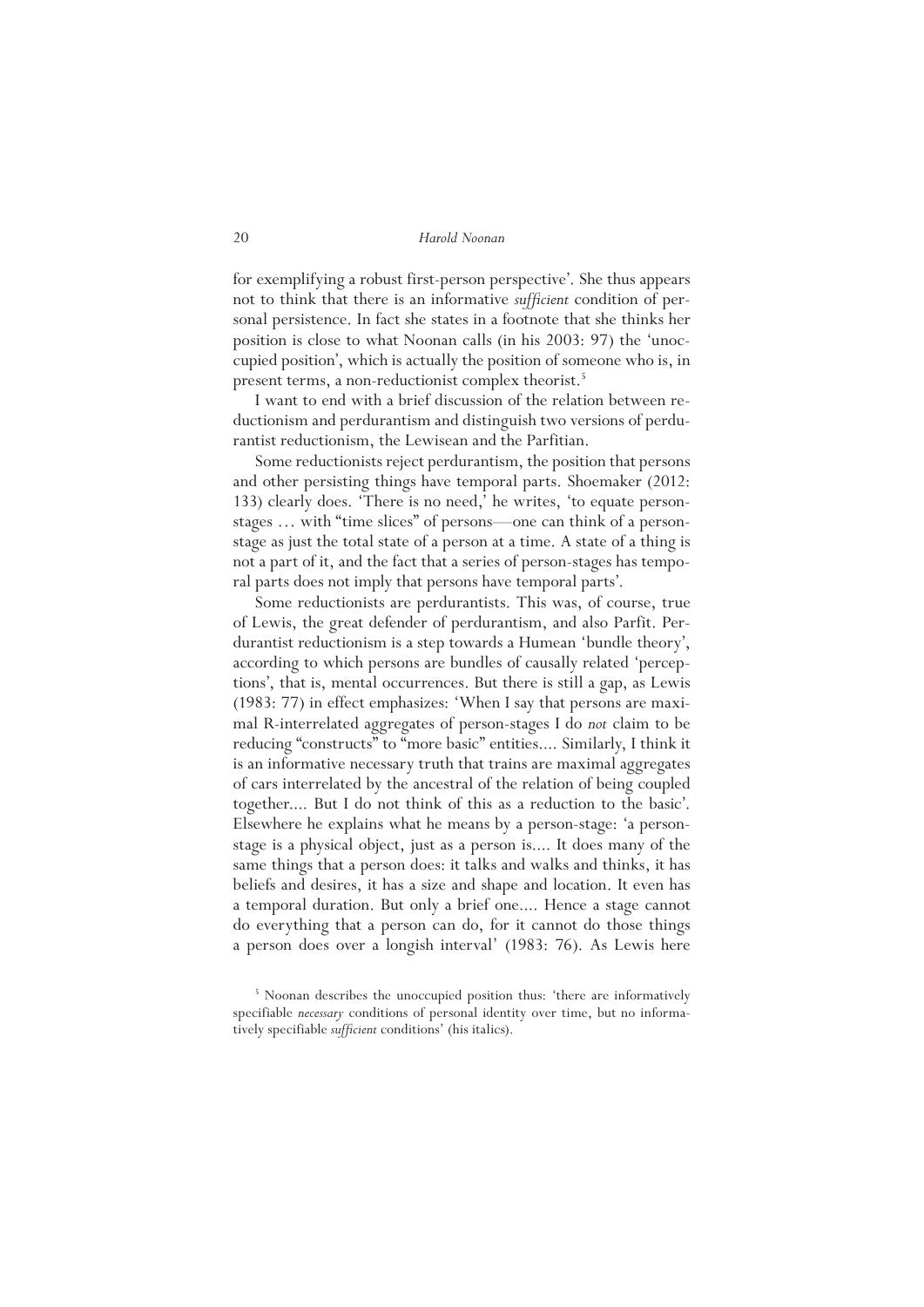illustrates, a perdurantist may still wish to say that person-stages are *subjects* of experience, as persons are, and to be distinguished from their experiences, which are, in the language of Shoemaker (1985), experienc*ings* and adjectival on experienc*ers*, as grins are grin*nings* and adjectival on grin*ners*. Parfit, following Hume, appears to reject this dependence claim; at one point he proposes to use the word 'event' rather than 'state' to refer to experiences precisely because a state must be a state *of* some entity and this is not true of events (1984:211).

So there are four views to be distinguished, each entailed by but not entailing the next: the complex view, reductionism, perdurantist reductionism and finally Parfitian/Humean Reductionism, which adds to the previous view the thesis that mental states are ontologically prior to persons, as, on Hume's view, perceptions are. But my main aim in this section has been to establish that there is logical space between denying the simple view Swinburne and Chisholm defend, and committing to reductionism.

> Harold Noonan Department of Philosophy University of Nottingham University Park Nottingham, NG7 2RD Harold.Noonan@nottingham.ac.uk

## *References*

- Baker, Lynne Rudder. 2012. Personal identity: a not-so-simple simple view. In *Personal Identity: Complex or Simple?*, edited by G. Gasser and M. Stefan, pp. 179–91. Cambridge: Cambridge University Press.
- Butler, Joseph. 1736. Of personal identity. In *Personal Identity*, edited by J. Perry, pp. 99–105. Berkeley: University of California Press.
- Chisholm, Roderick. 1969. The loose and popular and the strict and philosophical senses of identity. In *Perception and Personal Identity*, edited by N. S. Care and R. H. Grimm. Cleveland: The Press of Case Western Reserve University.
- Curtis, Ben; and Noonan, Harold. 2015. Identity over time, constitution and the problem of personal identity. In *The Constitution of Phenomenal Consciousness.* Advances in consciousness research 92, edited by S.M. Miller, pp. 348–71. Amsterdam, The Netherlands: John Benjamins Publishing